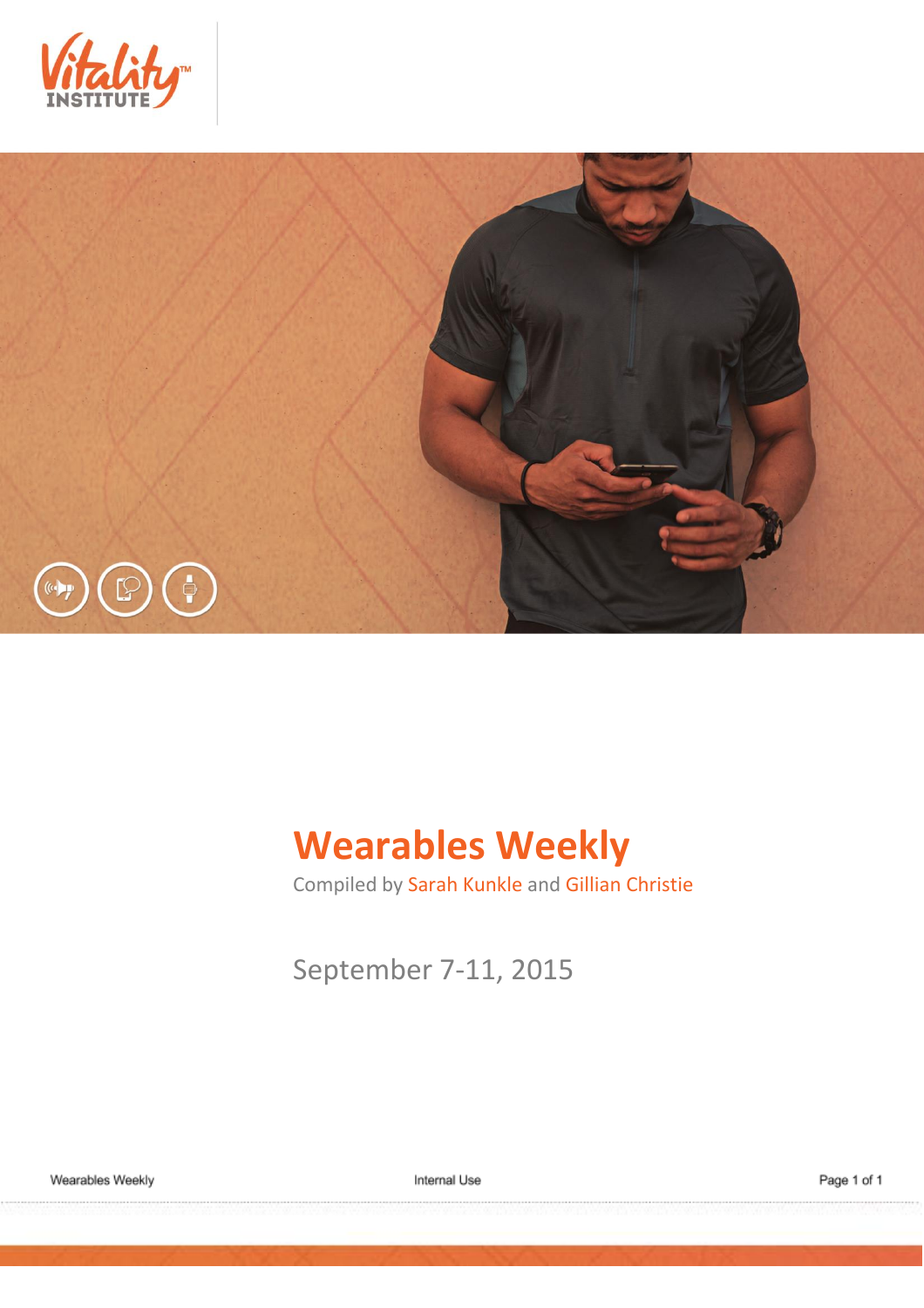![](_page_1_Picture_0.jpeg)

## **A Friendly Reminder:**

#### **There are 31 days remaining to provide feedback on the Vitality Institute's [Guidelines for Personalized Health Technology](http://thevitalityinstitute.org/site/wp-content/uploads/2015/07/Responsibility-Guidelines-for-Personalized-Health-Technology.pdf)**

#### **Submit your comments [here](http://thevitalityinstitute.org/projects/personalized-health-technology/public-consultation/) or email Gillian Christie at [gchristie@thevitalitygroup.com](mailto:gchristie@thevitalitygroup.com?subject=Wearables%20Weekly%20Feedback)**

#### **Jawbone Finally Starts Tracking Heart Rate** *[Read More Here](http://www.theverge.com/2015/9/8/9274851/jawbone-finally-starts-tracking-heart-rate-on-its-heart-rate-activity)*

![](_page_1_Picture_5.jpeg)

Jawbone's Up3 and Up4 bands now have the functionality to track users' heart rates periodically throughout the day. Previously, the bands were only equipped to provide one heart rate reading in the morning. The updated heart rate monitoring is supposed to provide users with a better picture of their health, including how diet and other stimuli affect heart rate. In addition to this update, the Jawbone bands will now automatically transition to sleep mode when users go to bed at night. The updates are part of a much anticipated but delayed campaign by Jawbone to improve its product as it continues to compete for market share with Fitbit.

#### **Apple WatchOS 2** *[Read More Here](https://wtvox.com/wearables/apple-watchos-2-native-apps/)*

Apple's Worldwide Developer Conference included several exciting developments related to the Apple Watch. The Watch will now be able to run its own native applications rather than running applications in the background on a paired phone. Additionally, developers will have access to video playback, the heart rate sensor, microphone, Digital Crown and Taptic Engine. This will hopefully open the door for more complex and functional Watch apps. Apple Watch users will also have the ability to add new watch faces, new complications, new modes, and view more information on the screen in several apps. These new features will be available with the next WatchOS update sometime this fall.

![](_page_1_Picture_9.jpeg)